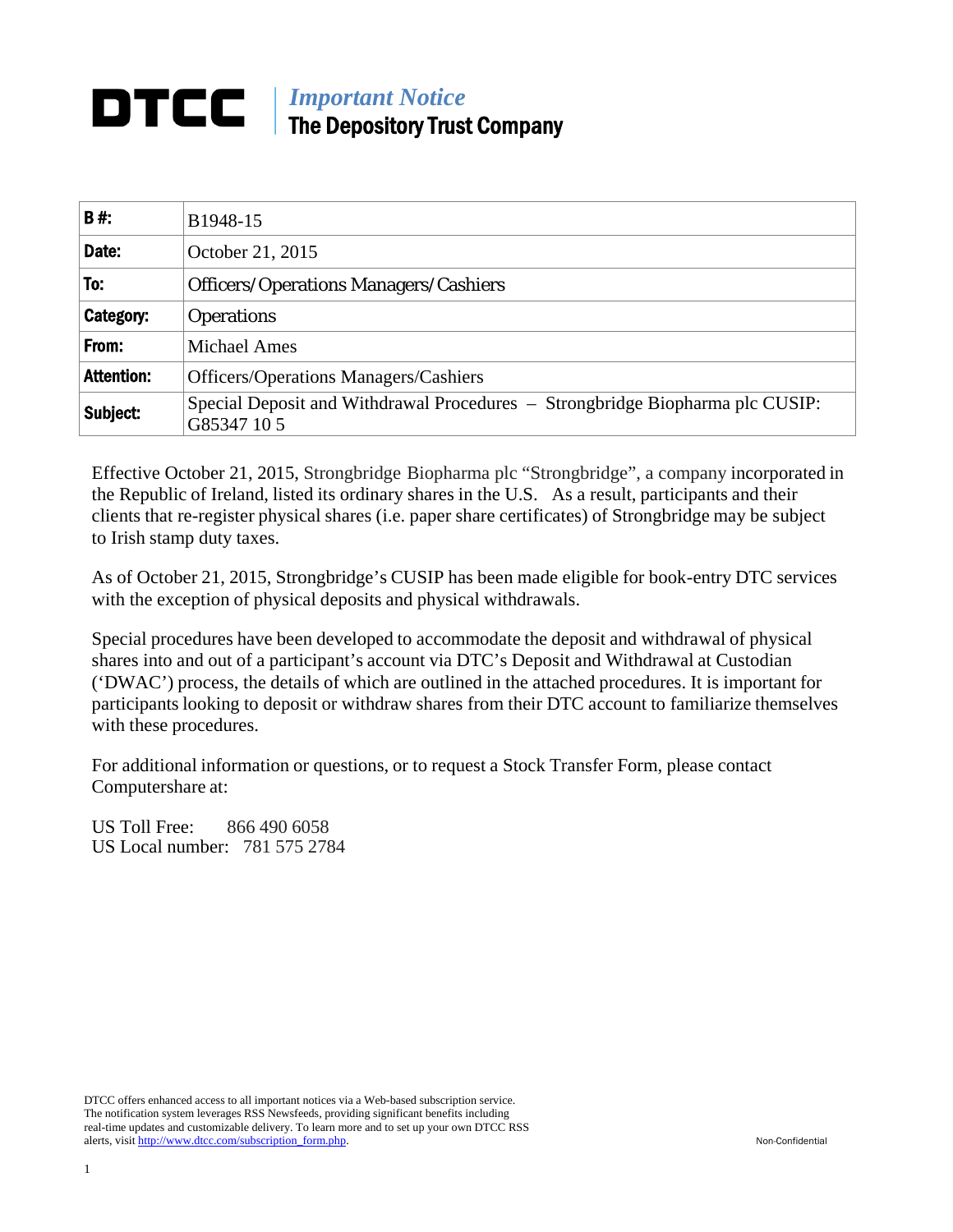# **ISSUER: Strongbridge Biopharma plc CUSIP: G85347 10 5 ISSUER DESCRIPTION: ORDINARY SHARES**

## **SPECIAL INSTRUCTIONS FOR DEPOSITS AND WITHDRAWALS OF STRONGBRIDGE BIOPHARMA PLC SHARES**

NOTE: The DTC Deposit and Withdrawal function has been turned off, the below steps must be followed in order to successfully deposit or withdraw Strongbridge shares.

DTC SHALL NOT BE LIABLE FOR: (1) ANY LOSS RESULTING DIRECTLY OR INDERECTLY FROM INTERRUPTIONS, DELAYS, OR DEFECTS ARISING FROM OR RELATED TO ITS SERVICES; AND (2) ANY SPECIAL, CONSEQUENTIAL, EXEMPLARY, INCIDENTAL, OR PUNTIVIE DAMAGES.

Further, DTC shall not be liable for any tax with respect to the Irish Shares, including, without limitation, with respect to the registration of Irish Shares in the name of Cede & Co. "Cede", the transfer of the Irish Shares to or from Cede, the deposit and withdrawal of the Irish Shares to or from DTC, transfers of interest in the Irish Shares on the books of DTC.

### **Step 1: Shareholder to complete Strongbridge Biopharma plc Stock Transfer Form**

#### **Completion of the Strongbridge Stock Transfer Form:**

**Section 1 - Consideration Value**: Is the amount of money that was paid for the transfer. Please ensure that the Consideration Value has been calculated by reference to the higher of i) the consideration or ii) the market value of the shares being transferred. **Consideration Nil:** If the consideration money paid for the transfer is Nil or is under the equivalent value of €1,000: there will be no Stamp Duty payable; however **Section 8** on the Stock Transfer Form **does** need to be completed.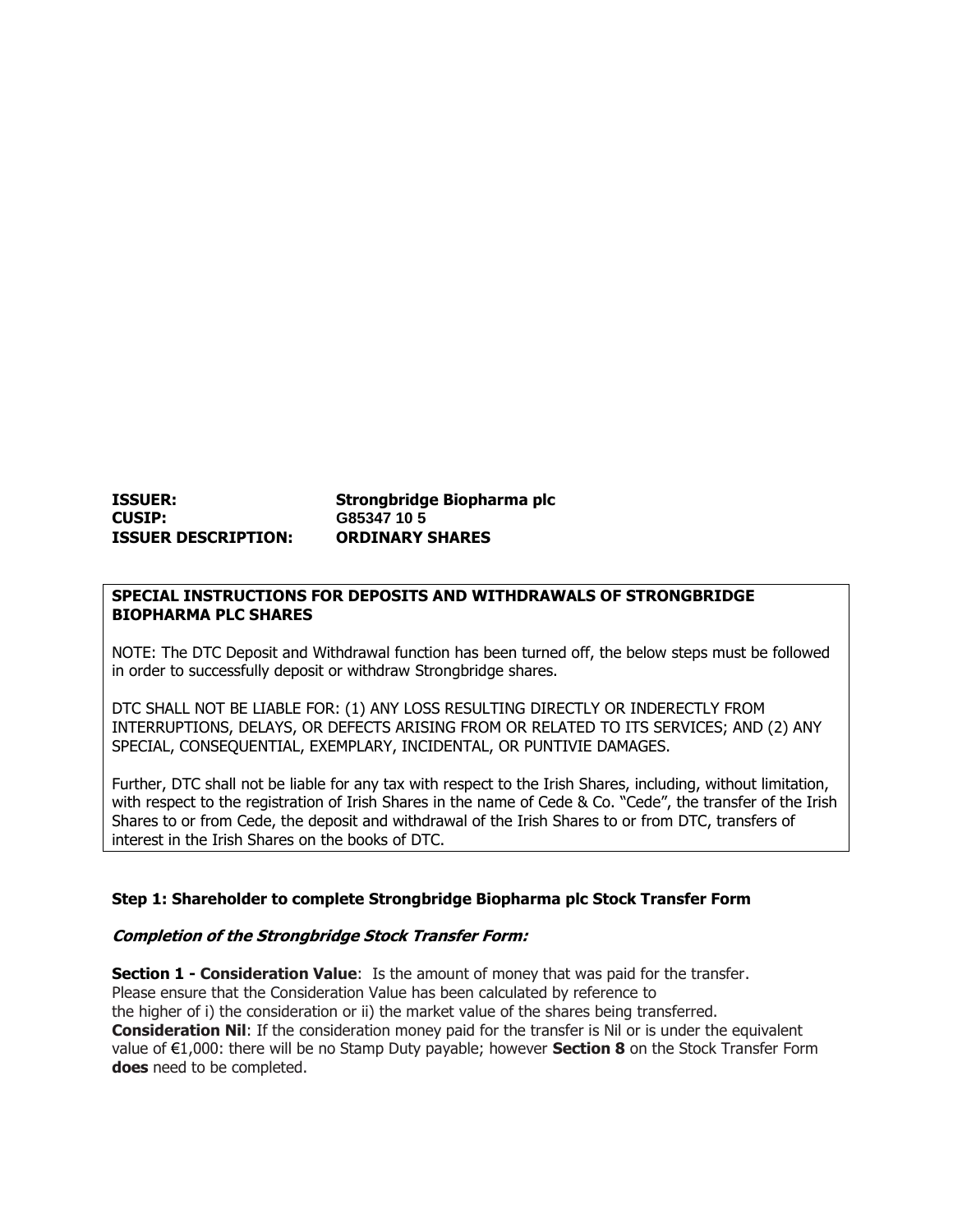**Section 8 - Contract for Sale:** You must indicate if there is or is not a contract in place for the sale of the securities. If there is a contract in place for the sale of the securities and the equivalent value is over €1,000, this amount must be entered in Section 1 – Consideration Value.

**Section 8 - If** "NIL" was entered in the Consideration Money field, the exemptions under Section 8 **MUST** be completed.

**Section 8 – Sign and Date:** Please sign and date. In the case of DTC Deposits, the shareholder should sign. In the case of DTC Withdrawals, the DTC participant should sign.

**Consideration paid, if any, over the equivalent value of €1,000**; If the consideration money paid for the transfer (ensure that the Consideration Value has been calculated by reference to the higher of i) the consideration or ii) the market value of the shares being transferred) is above the equivalent value of €1,000, then stamp duty needs to be paid. Please write the Consideration value of the transfer in US\$ if any, in **Section 1.** 

# **If Stamp Duty is payable, Stamp Duty is calculated as follows:**

- Multiply 1% by the consideration value (the amount which was entered in Section 1)
- Round down to the nearest US\$
- Remit a check for the stamp duty payable in US\$ to "Computershare" with the original share certificate (for DTC Deposits) and the completed Stock Transfer Form. Computershare will remit this payment to the Irish tax authorities on your behalf.

**Section 7 – Authorized Signature:** In the case of **DTC Deposits**, section **7A** on the Stock Transfer Form must be signed by the registered holder. In the case of **DTC Withdrawals**, section **7B** on the Stock Transfer Form must be signed by the DTC Participant.

This form must also be Medallion-Guaranteed and must contain the depositing/withdrawing DTC participant firm name, DTC participant number, the account number with the depositing DTC participant as well at the DTC participant's contact name and telephone number.

# **Step 2: Send the original share certificate (for DTC Deposits), the check payable to Computershare (if stamp duty is payable) and the completed Strongbridge Stock Transfer Form to:**

Regular Mail: **Computershare**  P.O. Box 43001 Providence, RI 02940

 Overnight/certified/registered delivery: Computershare 250 Royall Street Canton, MA 02021